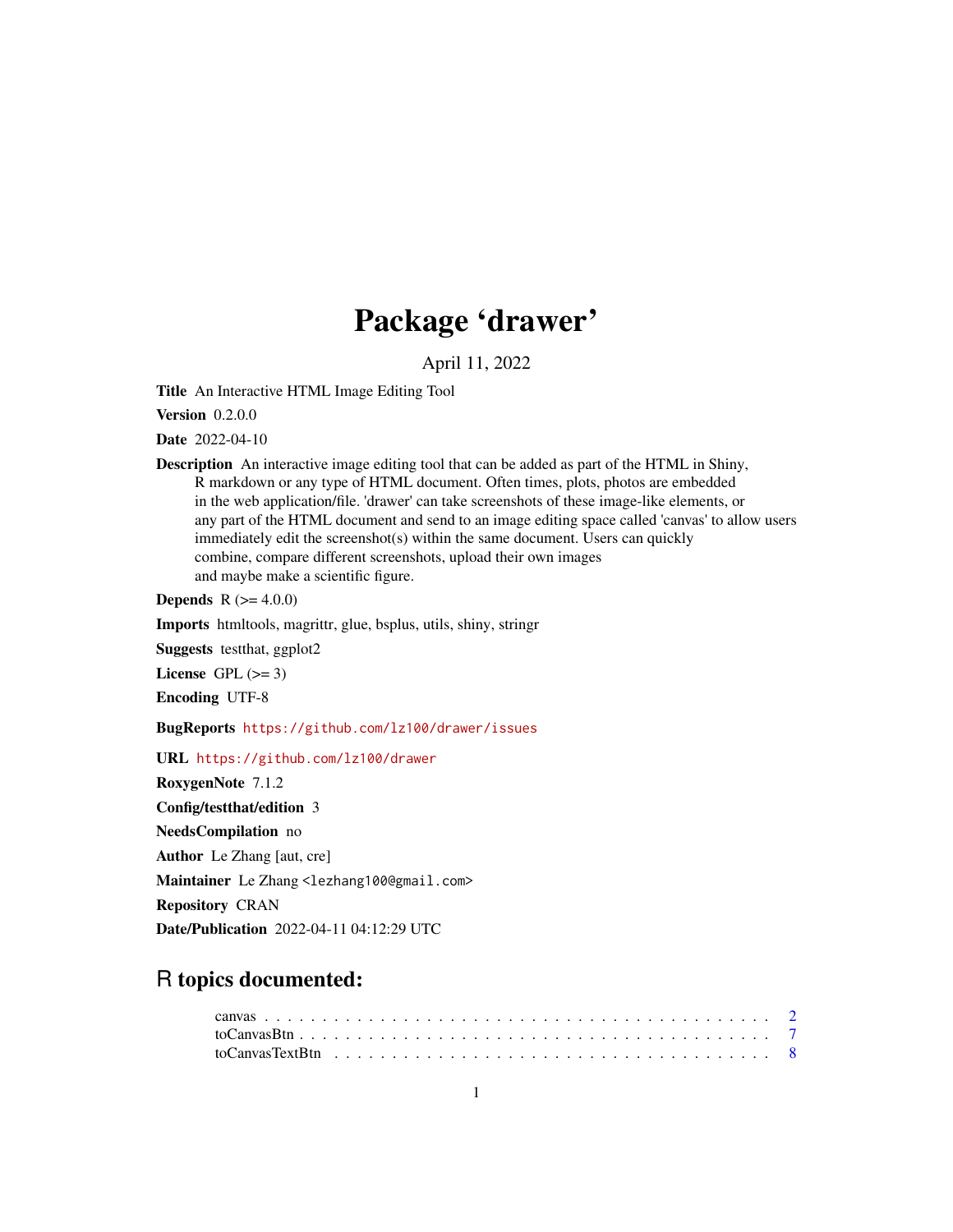<span id="page-1-0"></span> $2 \cos \theta$  canvas

#### $\blacksquare$

#### Description

use this function on Shiny UI or R markdown to create the image editing area.

#### Usage

```
canvas(
  canvasID,
  title = "drawer",
 height = "100vh",
 width = "100%",
  logo_src = "drawer/img/drawer.png",
  log_link = "https://github.com/lz100/drawer",
  on_start = TRUE,
  rmarkdown = FALSE
)
```
#### Arguments

| canvasID  | string, an unique HTML ID                                                                                                                                        |
|-----------|------------------------------------------------------------------------------------------------------------------------------------------------------------------|
| title     | string, title of the canvas                                                                                                                                      |
| height    | string, css value of initial height of the canvas, like "100vh" for full height cur-<br>rent window, "50vh" for half.                                            |
| width     | string, css value of initial width of the canvas                                                                                                                 |
| logo_src  | string, link of an image you want to display as logo on the top left                                                                                             |
| log_link  | string, a link, when the logo is clicked, where should it jump to                                                                                                |
| on_start  | TRUE or a CSS selector. See details                                                                                                                              |
| rmarkdown | bool, are you using inside R markdown? If yes, drawer will copy all image icons<br>that required by the canvas to current directory to $./$ drawer/img/ $\ldots$ |

#### Details

#### outside Shiny or Rmarkdown:

If you are not working in Shiny or R markdown, you need to add the required full "Bootstrap3" javascript and CSS + latest "jquery" dependencies by yourself.

#### height and width:

There are two options for canvas height and width:

• dynamic CSS units like "100vh" (viewpoint height), "100vw" (view point width), or "100%" for both. This kind of units adapt to all kinds of user screen settings.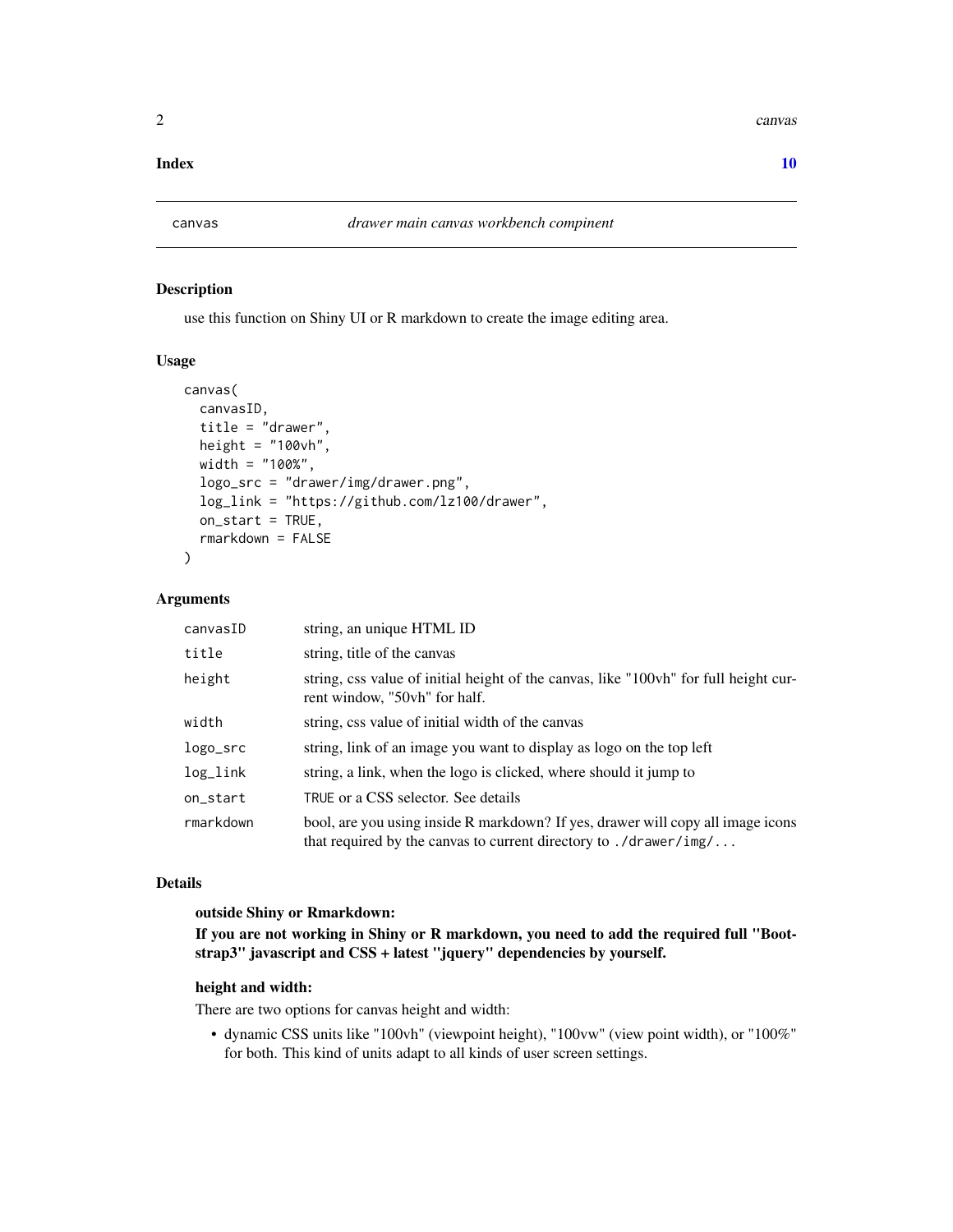#### <span id="page-2-0"></span>canvas  $\sim$  3

• fixed unit, px (pixels). This does not change across users, but fixes the on\_start problem (read below).

#### height:

• height, css style vh is safer than  $\%$  is not safe, unless the parent has some defined height, "%" will work. Otherwise, if the parent height is "auto" or not defined, and you choose "100%", canvas will still have 0 height.

Width usually does not have this problem. As long as an element is displayed, it has some width.

on\_start:

This argument specify if you want to initiate the canvas when the document is loaded. If TRUE, then when the document loading is done, start the canvas. The problem is if you set the height to be "vh" (view height) units and if the canvas is hidden, like in a different tab and not displayed on start, the view height is 0, because it is hidden on another tab (display property is none), so it will cause the canvas cannot be initiated properly.

The solution is to bind the initiation with a clicking event, like on a tab or a button. For example, make a button on the second tab and bind on\_start to that button: on\_start = "#buttonID". Then when users click on that button, canvas initiate. Remember this is a Jquery CSS selector, which means you need to append "#" in front your button ID.

If you want to do it automatically, like clicking on a certain tab, some CSS knowledge may required. For example, in Shiny, you can use [shiny::tabsetPanel](#page-0-0) to create a tab panel.

```
tabsetPanel(id = "tabs",tabPanel("Tab A", value = "A", \ldots),
    tabPanel("Tab B", value = "B", ...),...
)
```
Then, bind to it canvas(on\_start = '#tabs li a[data-value=" $B''$ ]',...). This means we are selecting the element with ID "tabs", which is the main tabsetPanel ID, then a list item (li) which is the tab titles you see on UI, and finally, the link jump to tab B, (a[data-value="B"]). See examples for a real case.

Another way to fix it is by given the height and width a fixed pixel unit:

```
canvas(
    canvasID = "canvas_f",
    height = "900px".
    width = "1500px"
)
```
#### Upload your own image to canvas:

You can drag your own images to the canvas. Support major image formats, like "jpg", "png", "svg", "gif", "webp", "bmp". Moving images like "gif", "webp" will be animated on left side preview, but will not move on canvas.

#### Value

a HTML component to be added to a Shiny app or document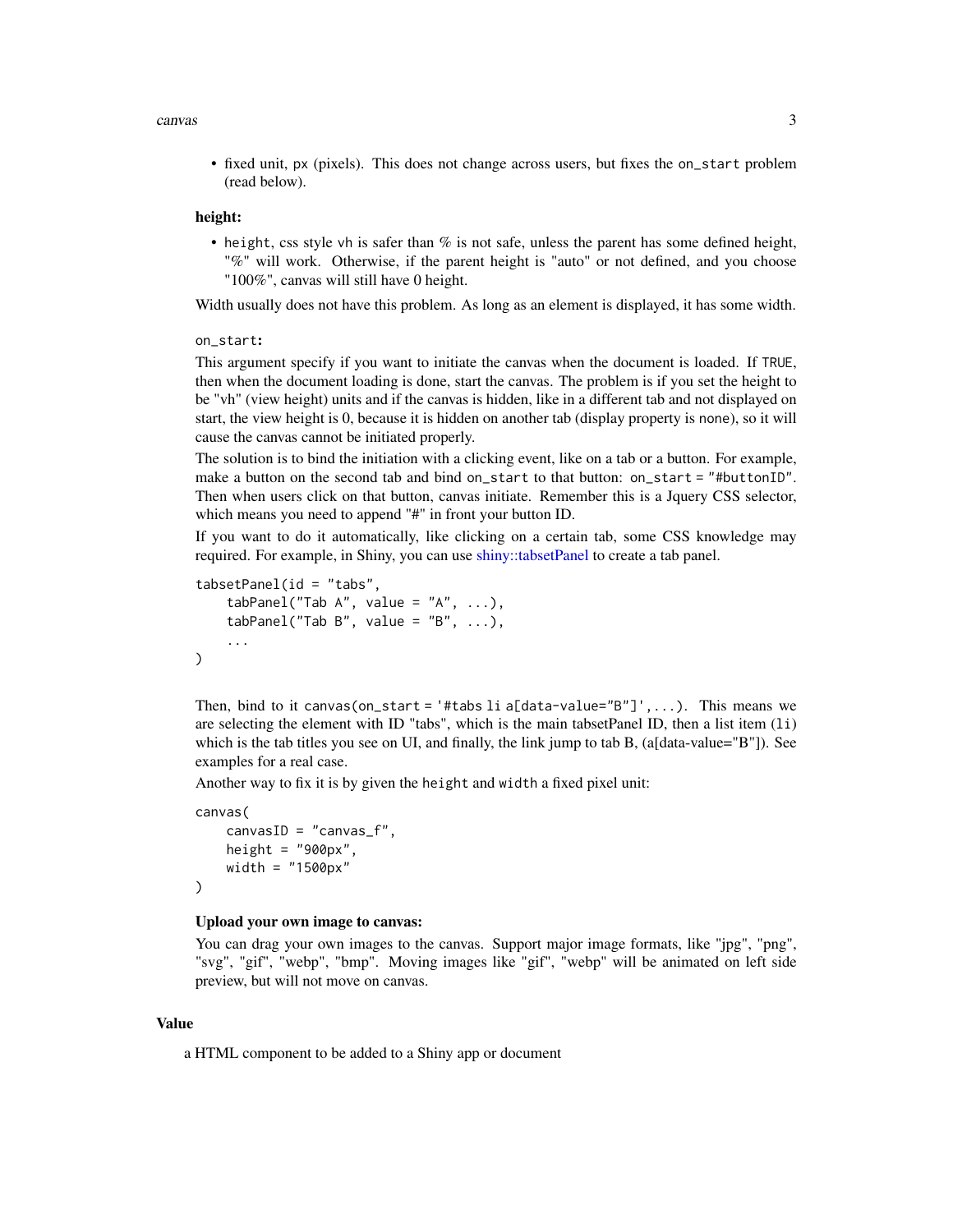4 canvas

#### Examples

```
# basic usage
if(interactive()){
  library(shiny)
  ui <- fluidPage(
   h3("Try to drag pictures locally to canvas"),
   canvas("canvas_a")
  )
  server <- function(input, output, session) {
  }
  shinyApp(ui, server)
}
# multiple canvas on a page
if(interactive()){
  library(shiny)
 ui <- fluidPage(
   h3("multiple canvas on a page"),
   p("They are independent"),
   p("Dragging from one canvas to another is not supported currently"),
   column(6, canvas("canvas_left")),
   column(6, canvas("canvas_right"))
  \lambdaserver <- function(input, output, session) {
  }
  shinyApp(ui, server)
}
# with capture buttons buttons
if(interactive()){
  library(shiny)
  library(ggplot2)
  ui <- fluidPage(
    fluidRow(
      id = "new_row",
      column(
        6,
        h3("this is a title"),
        column(6, tags$label("plot 1"), plotOutput("plot_1")),
        column(6, tags$label("plot 2"), plotOutput("plot_2")),
      ),
      column(
        6,
        h2("To canvas buttons"),
```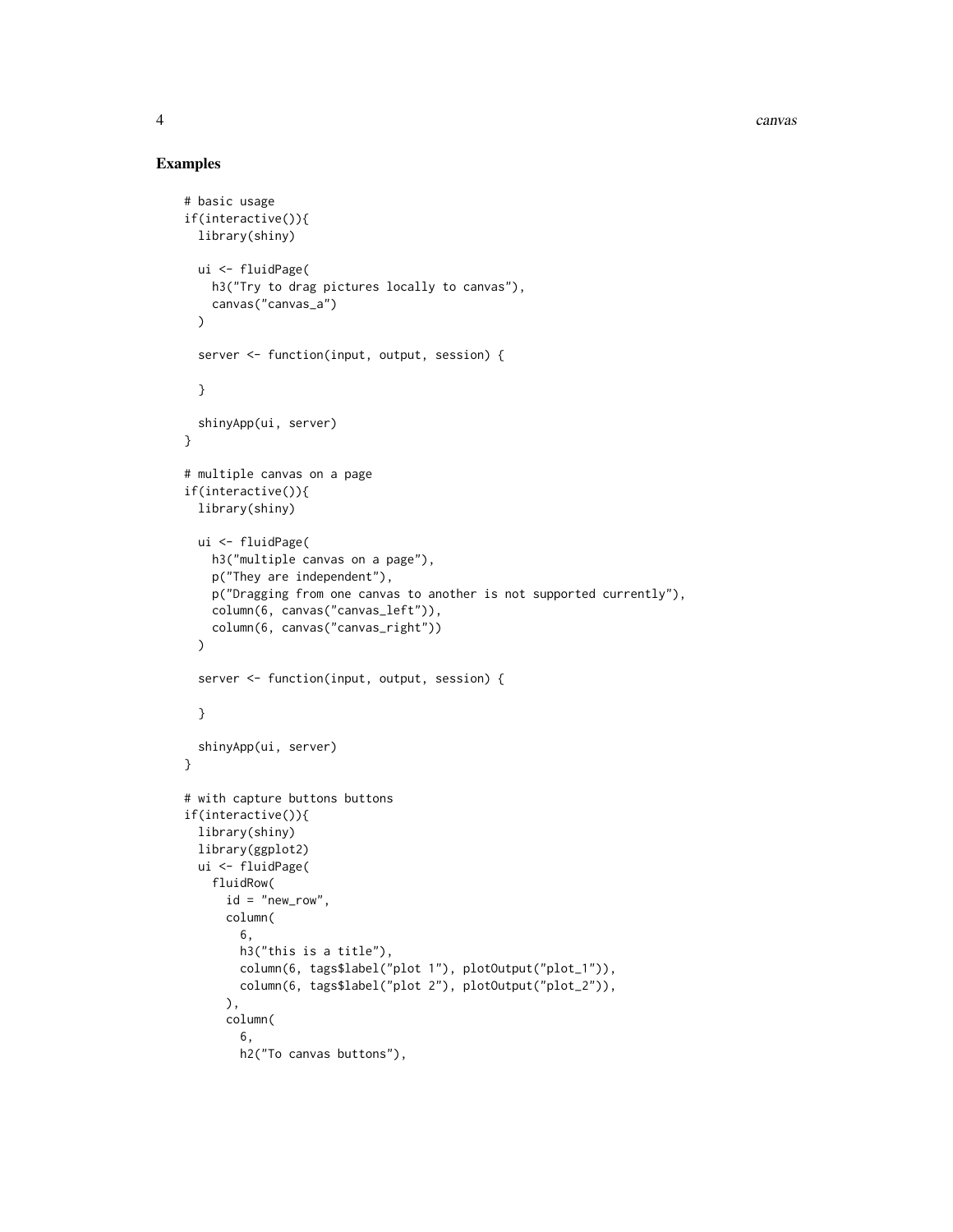#### canvas 5

```
h4("pure button with `toCanvasBtn`"),
        toCanvasBtn(
          dom = "plot_1",label = "capture plot 1",
         canvasID = "canvas_b"
        ), br(),
        toCanvasBtn(
         dom = "capture_button",
         label = "capture this button itself",
         canvasID = "canvas_b",
         id = "capture_button"
        ), br(),
        toCanvasBtn(
          dom = "#new_row .col-sm-6:first-of-type",
         label = "complex selector to select left column",
         canvasID = "canvas_b",
         isID = FALSE), br(),
       h4("button text input for any part of document with `toCanvasBtn`"),
        toCanvasTextBtn(
         label = "try #plot_2 to for plot 2 or other selector",
         canvasID = "canvas_b",
         text_value = "#plot_2"
       )
     )
   ),
   canvas("canvas_b")
 \lambdaserver <- function(input, output, session) {
   output$plot_1 <- renderPlot({
     ggplot(mpg, aes(cty, hwy)) +
        geom_count(col="tomato3", show.legend=F)
   })
   output$plot_2 <- renderPlot({
     ggplot(mpg, aes(cty, hwy)) +
       geom_point()
   })
 }
 shinyApp(ui, server)
}
# start canvas as hidden, initiate later in tab panels
if(interactive()){
 library(shiny)
 ui <- fluidPage(
   tabsetPanel(
     id = "tabs",tabPanel(
        "Home page",
        value = "tab_1",
```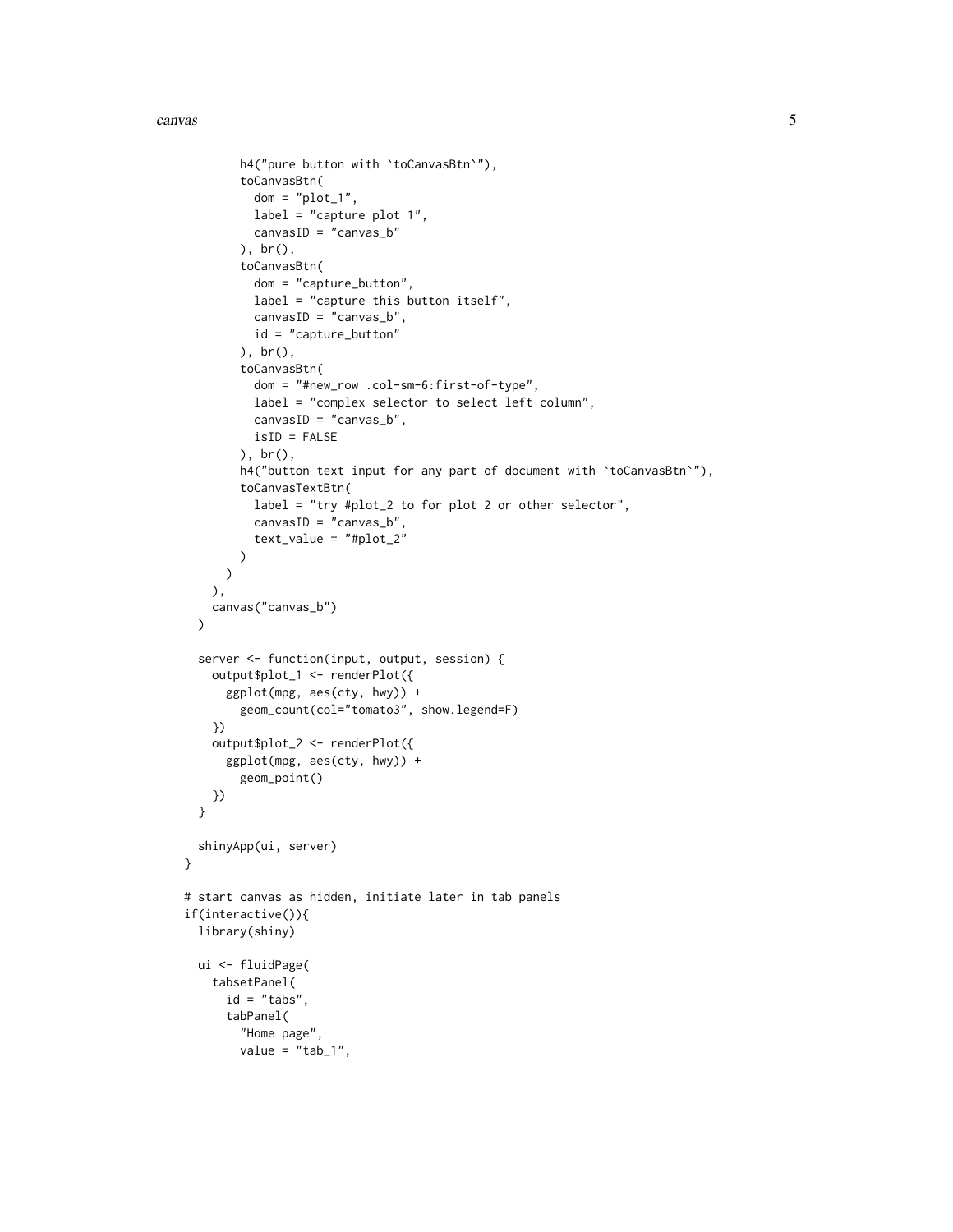```
h4("Content on home page ...."),
 p("Canvas is hidden on start, go to other tabs")
),
tabPanel(
  "Canvas C",
  value = "tab_2",markdown(
    # canvas hidden on start
   In this example, you will see if the canvas is hidden,
    not on the first tab in a `tabsetPanel`, or other similar
   UI where you do not see canvas on start. Then, the canvas
    cannot be initiate properly using the default height value (100vh).
    Using the dynamic computed CSS height like "100%", or "100vh" with "hidden"
    (display = none) elements give the height of \degree0\degree on start.
    So, you **should not see the canvas** on this tab, but a broken
    structure and no canvas grid.
   To fix it, either give it a fixed `height` and `width` pixel unit, like
    - 'height = "800px"', 'width = "1500px"'
    or bind the initiation event to a click of a button, the tab title or
    any other element you specify with the `on_start` argument. See the
    example code and watch how we do it in "canvas D-F".
  ),
  canvas(canvasID = "canvas_c")
),
tabPanel(
  "Canvas D",
  value = "tab_3",h4("Initiate canvas by a button"),
  actionButton("start_canvas", "Start Canvas C"),
  canvas(
   canvasID = "canvas_d",
   on_start = "#start_canvas"
 )
),
tabPanel(
  "Canvas E",
  value = "tab_4",h4("Initiate canvas by clicking tab title"),
  p("Canvas initiate when first time users come to this tab"),
  canvas(
   canvasID = "canvas_e",
   on_start = "#tabs li a[data-value='tab_4']"
 )
),
tabPanel(
  "Canvas F",
  value = "tab_5",h4("Initiate canvas with fixed height and width"),
```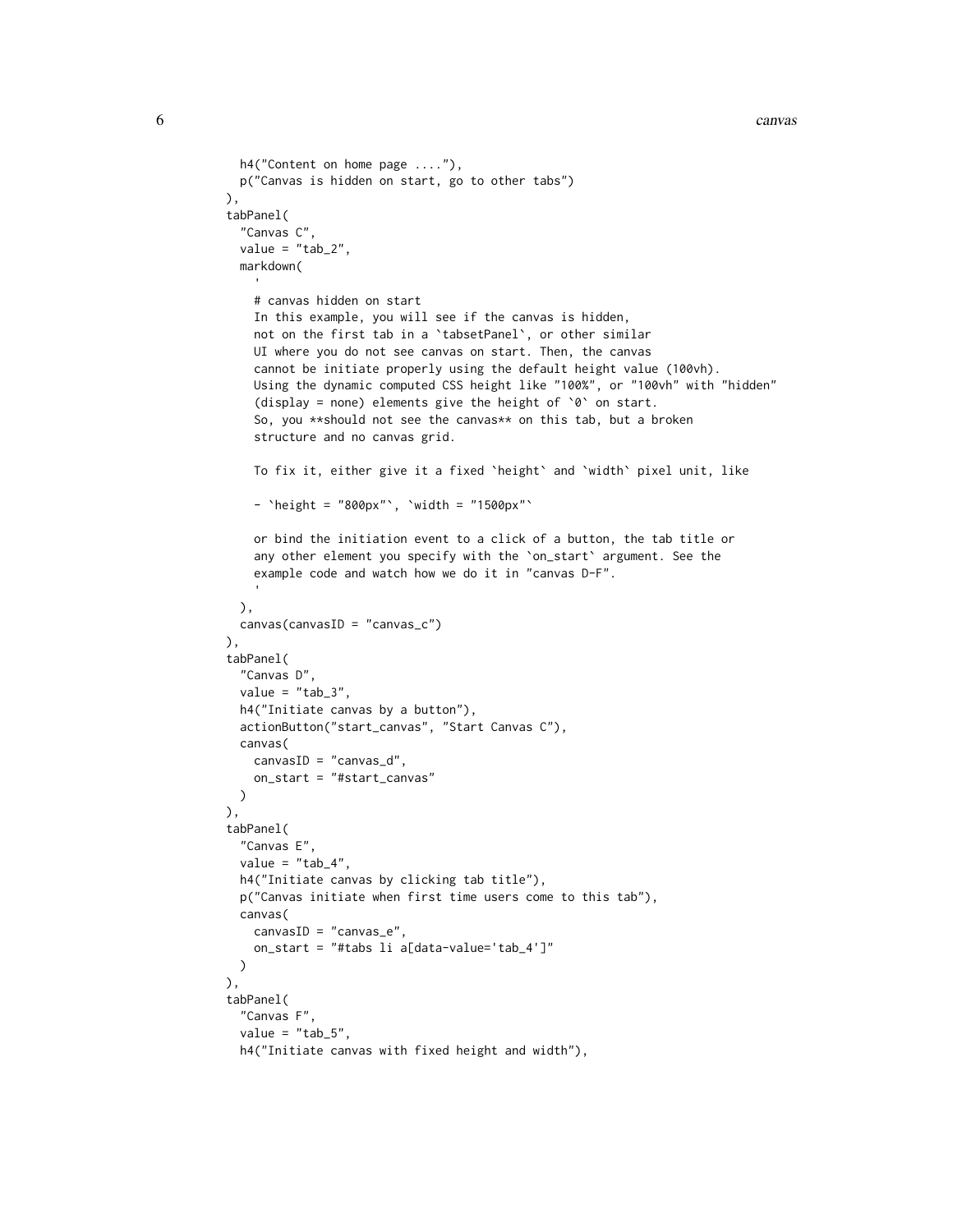#### <span id="page-6-0"></span>toCanvasBtn 7

```
canvas(
          canvasID = "canvas_f",
          height = "800px",
          width = "1500px"
        )
     )
   )
 \mathcal{L}server <- function(input, output, session) {
 }
 shinyApp(ui, server)
}
```
#### <span id="page-6-1"></span>toCanvasBtn *Screenshot HTML elements to canvas button*

#### Description

A bootstrap button that allows users to take a screenshot of specified HTML element (usually an image) and send it to the drawer canvas for editing. In addition, you can download it as "png" or "jpg" by opening up the dropdown menu.

#### Usage

```
toCanvasBtn(
  dom,
  canvasID,
  isID = TRUE,id = "",label = "To Canvas",
  color_class = "primary"
)
```
#### Arguments

| dom      | a HTML DOM selector, mostly common is to select the element by ID: e.g. a<br>plot with ID "plot1", to select, use dom = "plot1" to select the plot if $isID =$<br>TRUE. If $isID = FALSE$ , use dom = "#plot1"                              |
|----------|---------------------------------------------------------------------------------------------------------------------------------------------------------------------------------------------------------------------------------------------|
|          | Other complex selector is supported. First turn is ID = FALSE, then try things<br>like dom = ", btn i" selects an icon inside an element with "btn" class. If more<br>than one element is matched, only the first one will be screenshoted. |
| canvasID | string, the ID of canvas. Unlike dom, you should not add "#" for canvasID even<br>if is <b>ID</b> =FALSE                                                                                                                                    |
| isID     | bool, TRUE if you want to select the dom by HTML ID, FALSE if the selector is<br>other than ID.                                                                                                                                             |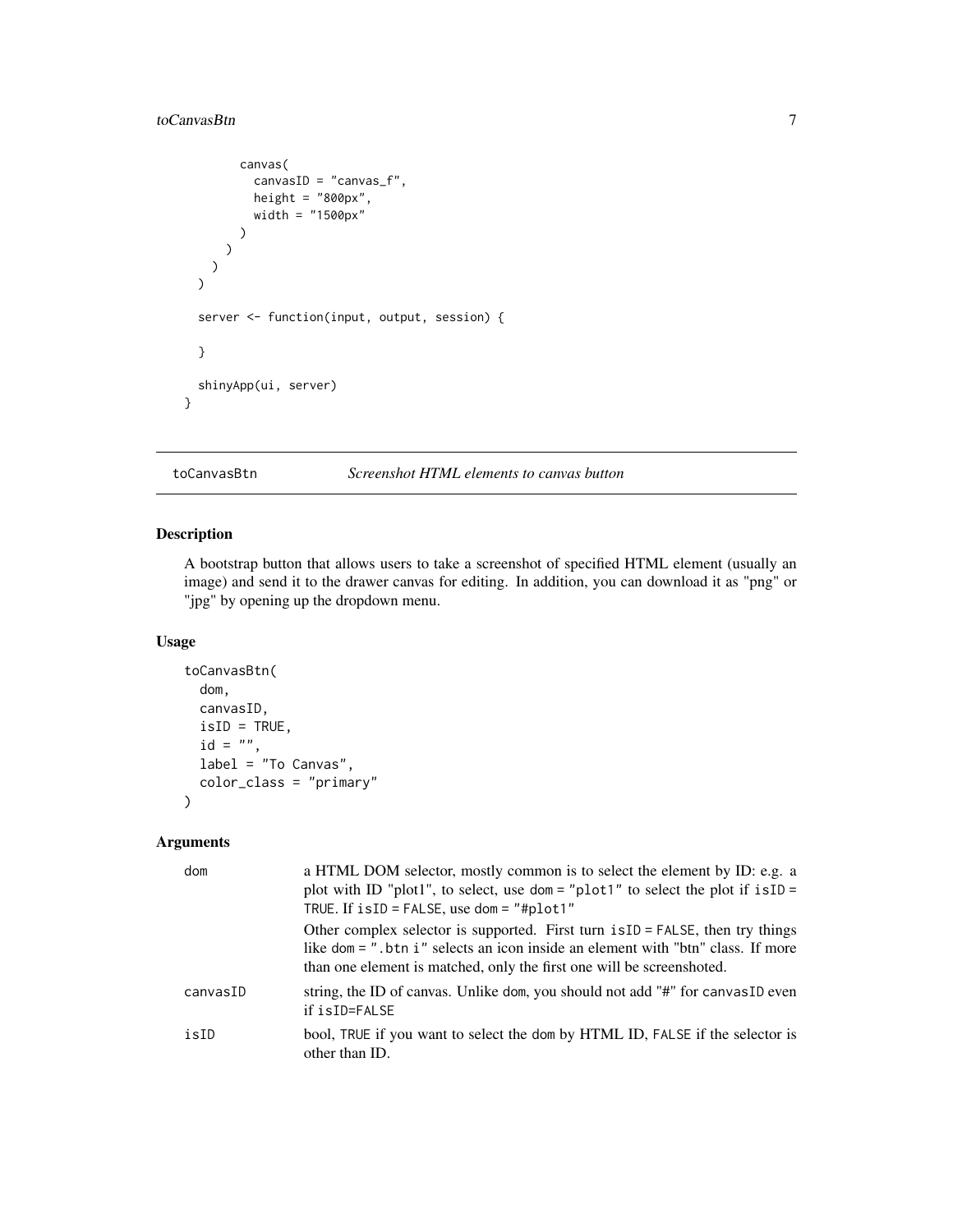<span id="page-7-0"></span>

| id          | string, ID for this button, optional                                                                                |
|-------------|---------------------------------------------------------------------------------------------------------------------|
| label       | label of this button, optional                                                                                      |
| color class | bootstrap button color class suffix, usually one of 'default', 'primary', 'info',<br>'success', 'warning', 'danger' |

#### Details

This component will not work unless a drawer canvas has been loaded on current document.

#### Value

a button

#### Examples

# see example of "canvas", `?canvas`

toCanvasTextBtn *Screenshot HTML elements to canvas text-button*

#### Description

Unlike [toCanvasBtn](#page-6-1) only screenshot a defined element, this function can take screenshot of any element you specify in the text box and sent to canvas by using Jquery selector format.

#### Usage

```
toCanvasTextBtn(
  canvasID,
  label = "",
  text_value = "",placeholder = "type a selector",
  tooltip = "Screenshot any element to drawer canvas",
 placement = "bottom",
 btn_label = "To Canvas",
  color_class = "primary",
 style = "\mathcal{L}
```
#### Arguments

| canvasID    | string, the ID of canvas.                    |
|-------------|----------------------------------------------|
| label       | string, label of the whole group, on the top |
| text_value  | string, nitial value of the text input       |
| placeholder | string, placeholder text of the text input   |
| tooltip     | a tooltip of the group                       |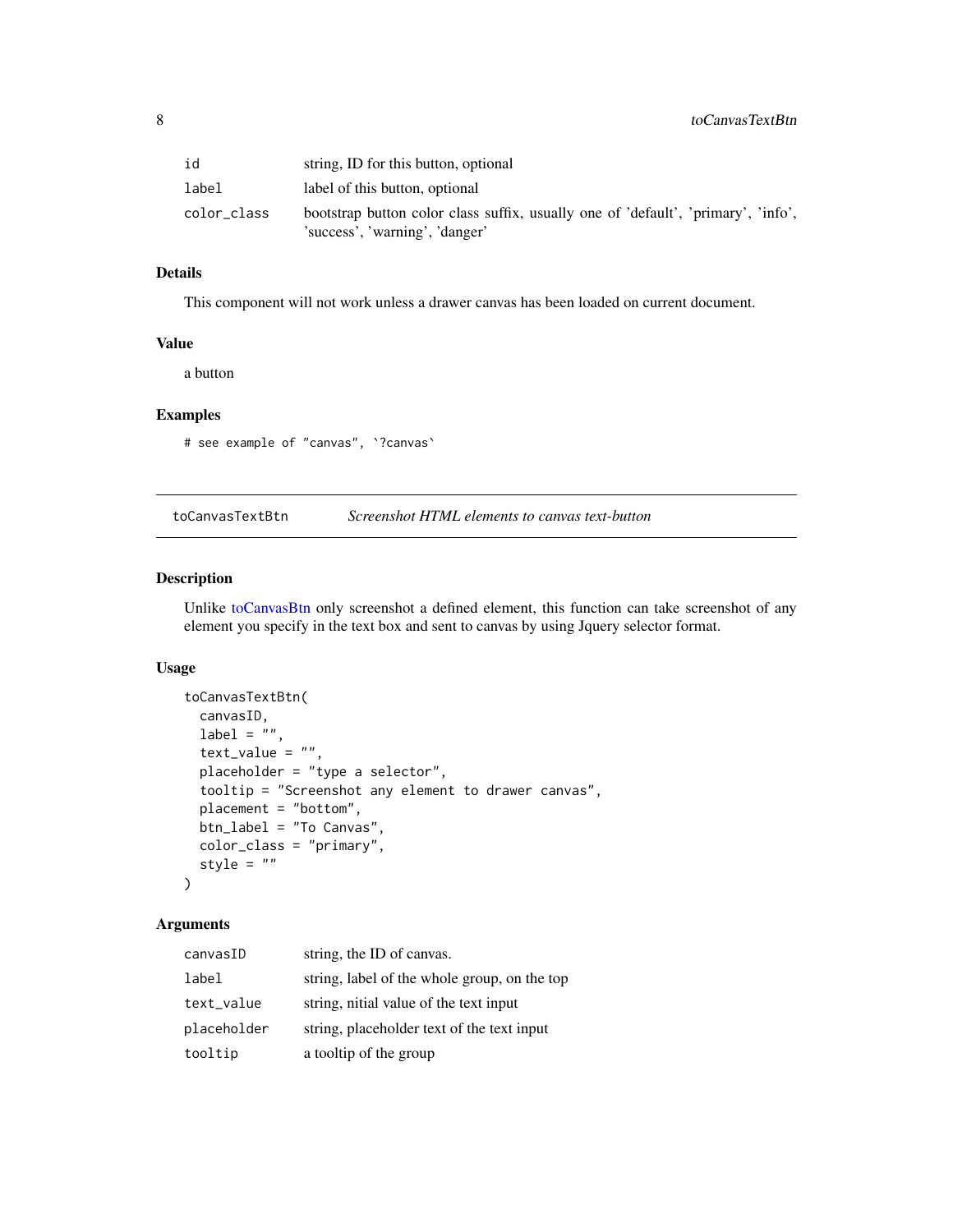| placement   | where should the tooltip go?                                                                                        |
|-------------|---------------------------------------------------------------------------------------------------------------------|
| btn_label   | text on the button                                                                                                  |
| color_class | bootstrap button color class suffix, usually one of 'default', 'primary', 'info',<br>'success', 'warning', 'danger' |
| style       | additional CSS style of the group, like "width: 50%"                                                                |

#### Details

This component will not work unless a drawer canvas has been loaded on current document.

#### Input selector:

The selector uses Jquery selector.

- If you are not familiar with it, just remember the mostly commonly used is the element ID, which is the inputID, ID arguments in most Shiny components. Jquery selector is almost the same for ID, but requires you to add "#" in front, "#element-ID".
- If you have no idea about shiny or HTML selector, right click on the element, and click inspect, you should see the document HTML code in the inspector and the element you want should be highlighted. Find the attribute of "*id*", that's what you need. Again, append "#" in front of that value. Some elements do not have an "id", in this case, you need some advanced selectors. Learn about them by Google "CSS selector".

#### Value

a shiny input group

#### Examples

```
# see the example of "canvas", `?canvas`
```